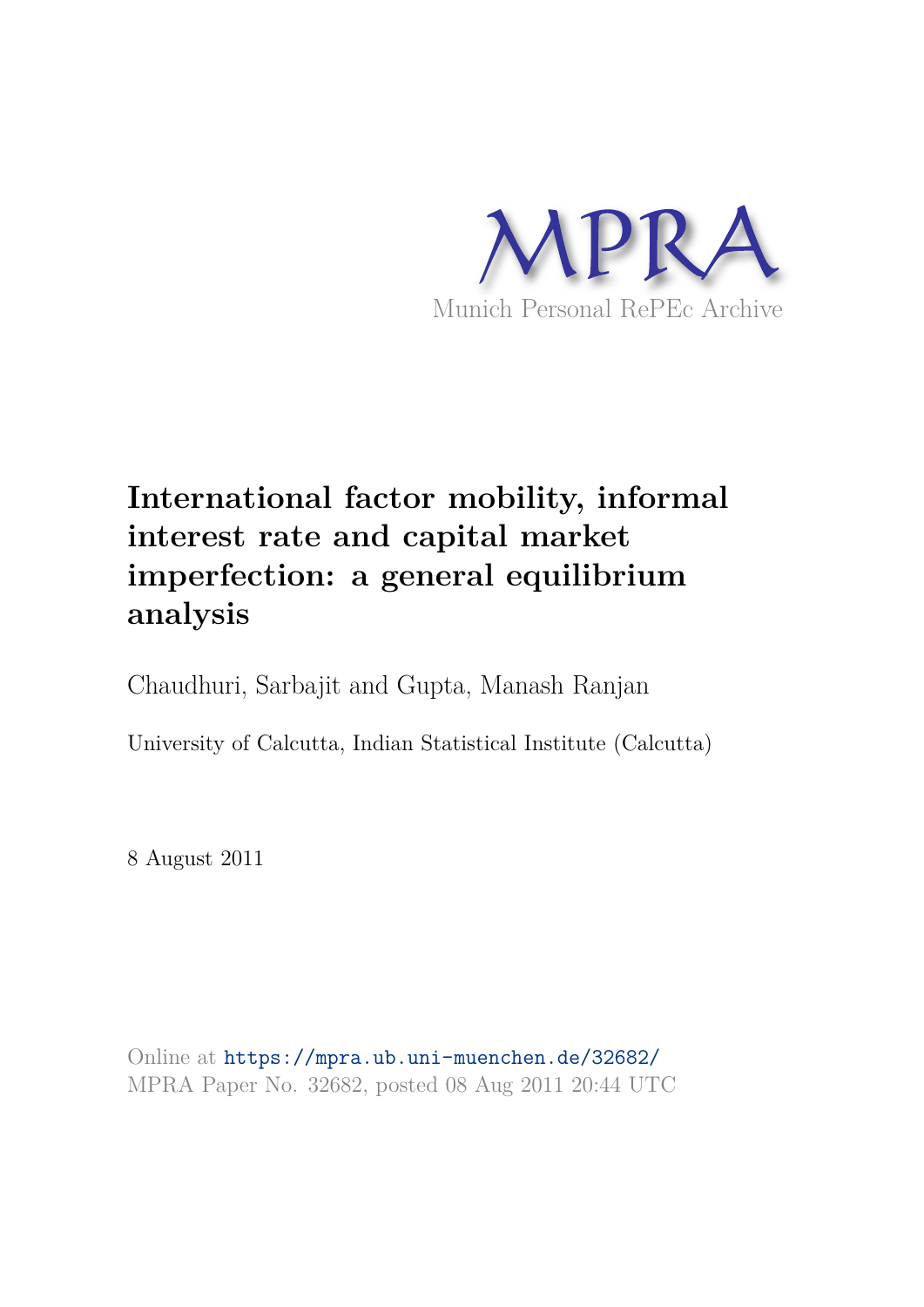# **International Factor Mobility, Informal Interest Rate and Capital Market Imperfection: A General Equilibrium Analysis**

**Sarbajit Chaudhuri Dept. of Economics, University of Calcutta, India. E-mail: sarbajitch@yahoo.com** 

**Manash Ranjan Gupta Economic Research Unit, Indian Statistical Institute (Calcutta), India. E-mail: manashgupta@isical.ac.in**

**Address for communication: Dr. Sarbajit Chaudhuri, 23 Dr. P.N. Guha Road, Belgharia, Kolkata 700083, India. Tel: 91-33-2557-5082 (O); Fax: 91-33-2844-1490 (P).** 

## **Version dated: 08.08.2011**

**Abstract:** This paper makes a pioneering attempt to provide a theory of determination of interest rate in the informal credit market in a small open economy in terms of a threesector general equilibrium model. There are two informal sectors which obtain production loans from a monopolistic moneylender and employ labour from the informal labour market. On the other hand, the formal sector employs labour at an institutionally fixed wage rate and takes loans from the competitive formal credit market. We show that an inflow of foreign capital and/or an emigration of labour raises (lowers) the informal (formal) interest rate while lowers the competitive wage rate in the informal labour market when the informal manufacturing sector is more capital-intensive vis-à-vis the agricultural informal sector. International factor mobility, therefore, increases the degrees of distortions in both the factor markets in this case.

**Keywords: Informal credit, formal credit, moneylender, foreign capital, emigration, general equilibrium.** 

**JEL classification: D42; F21, F22; O17.**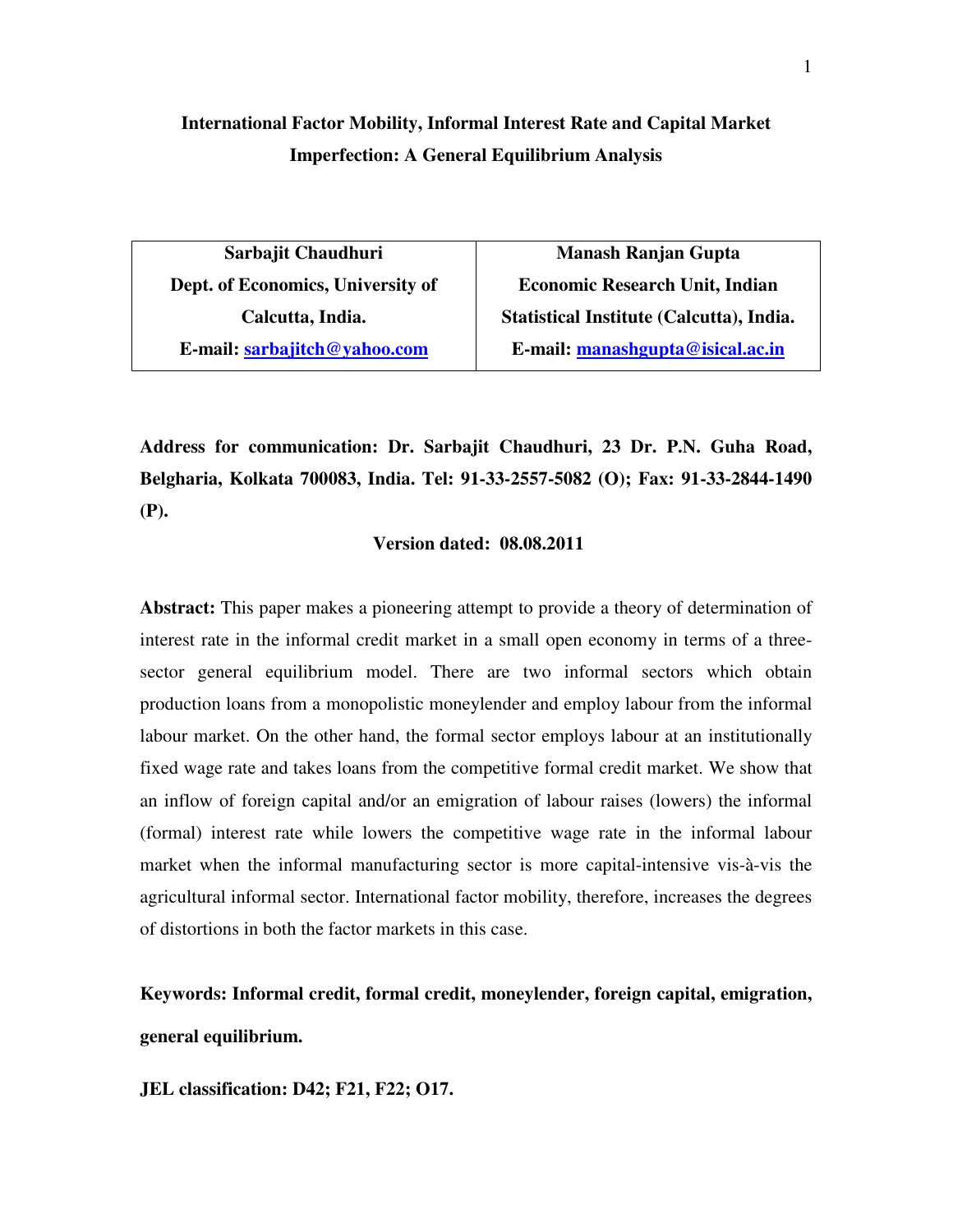# **International Factor Mobility, Informal Interest Rate and Capital Market Imperfection: A General Equilibrium Analysis**

### **1. Introduction**

 $\overline{a}$ 

There exists a financial dualism in the less developed countries (LDCs) like India, Pakistan and Bangladesh with two different credit markets – formal and informal. The formal capital market is competitive and supplies capital to the organized production sectors of the economy at relatively low rates of interest. On the contrary, the informal credit market is characterized by high degrees of imperfection and makes itself the major source of credit to the unorganized production sectors like agriculture, urban informal sectors etc. Professional moneylenders, having local monopolistic power, charge exorbitantly high rates of interest<sup>1</sup> to their borrowers.

The theoretical literature dealing with the interaction between the formal credit market and informal credit market consists of two types of models. Contributions like Chaudhuri and Gupta (1996), Gupta and Chaudhuri (1997), and Chaudhuri (1998, 2001, 2004) analyze interaction between the two credit markets in the presence of corruption in the loan delivery system in the formal credit market. On the other hand, works like Bose (1998), Hoff and Stiglitz (1996), Floro and Roy (1997), Jain (1999), Chaudhuri and Ghosh Dastidar (2011) etc. consider vertical linkages between the two credit markets where informal sector lenders act as financial intermediaries between the formal credit agency and the final borrowers of credit.

However, models belonging to this area are built in partial equilibrium framework and deal with a pure agrarian economy. A complete model developed in a general equilibrium framework incorporating the interaction between these two credit markets as well as the interdependence between the urban development and the rural development is found in Gupta (1997) which provides a framework to analyze the effect of various urban

<sup>&</sup>lt;sup>1</sup> The informal interest rate could be as high as 40 per cent or even 120 per cent per annum. See Basu (1998) and Bedbak (1986) in this context.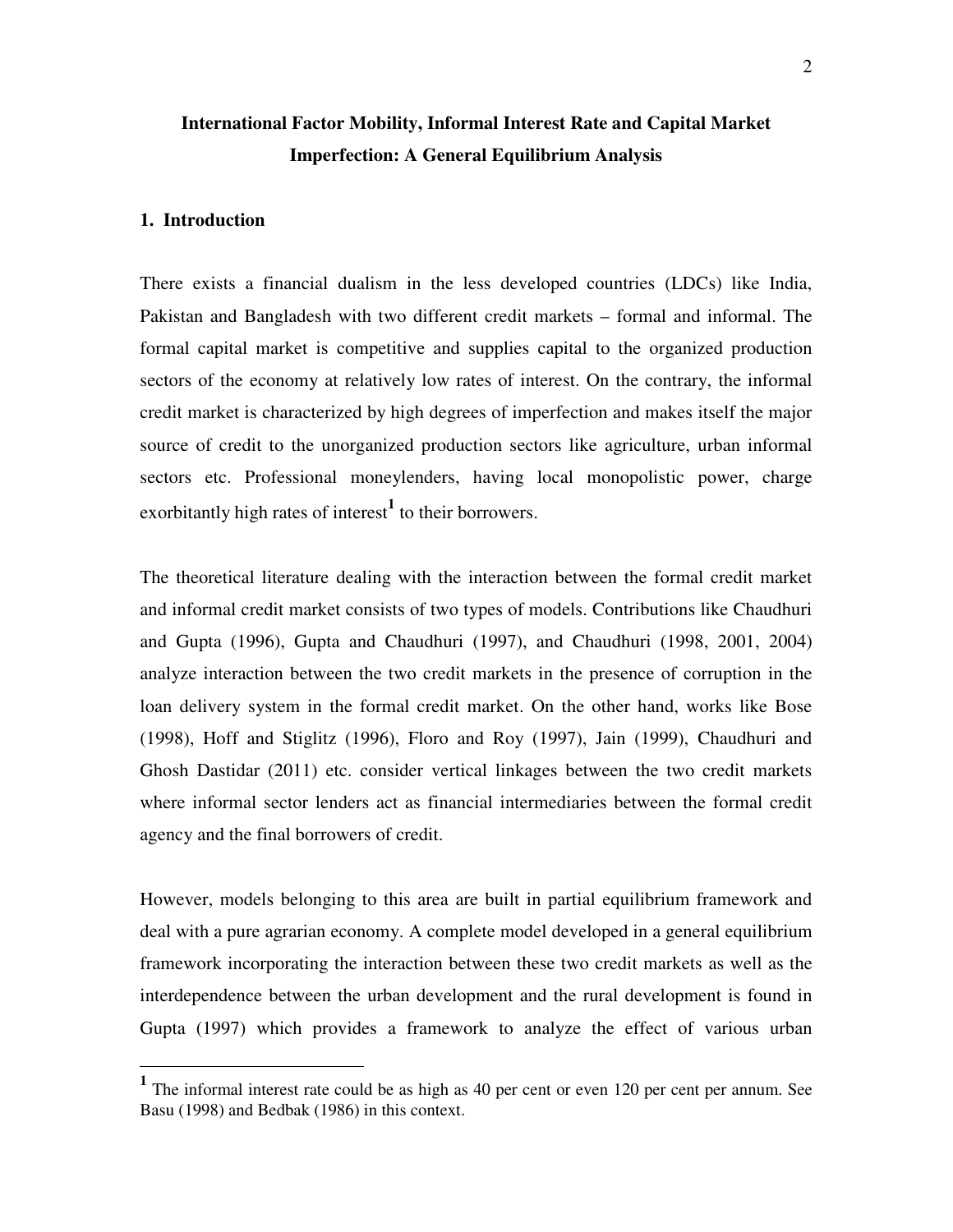development policies on the relative development of the two credit markets.**<sup>2</sup>** However, the model of Gupta (1997) assumes informal capital to be mobile between the urban informal sector and the rural sector and keeps formal capital to remain specific to the urban formal sector. Furthermore, the two capital markets in this model are completely disintegrated and there is no scope for formal credit to flow into the informal credit market. Also quite unrealistically, the informal credit market is assumed to be competitive in that model when there are several theoretical and empirical works emphasizing the imperfection in this credit market.**<sup>3</sup>** Also the literature does not comprise of any general equilibrium models that provide a theory of determination of the informal interest rate starting from the behaviour of the informal sector lender. This justifies the need for further research in this area introducing imperfection in the informal credit market as well as integration between these two credit markets.

The present paper develops a static general equilibrium model of a small open economy consisting of three sectors - a formal, an informal and a rural (agricultural). The informal sector produces a non-traded intermediate good for the formal sector while the other two sectors produce two internationally traded final commodities. The formal capital market that supplies capital to the formal sector is assumed to be competitive like Gupta (1997). However, we introduce imperfection in the informal credit market that supplies capital to the informal and rural sector producers. Also the two credit markets are not disintegrated and capital can flow from one market to the other. Any inflow of foreign capital necessarily goes to the urban formal sector in Gupta (1997)<sup>4</sup> while in the present model it may flow into both credit markets.

 $\overline{a}$ 

<sup>&</sup>lt;sup>2</sup> This treatment of dichotomy between the formal-informal credit markets is also available in Chaudhuri (2003) which studies the welfare consequences of different liberalized economic policies in a small open economy setting.

<sup>&</sup>lt;sup>3</sup> See for examples, Bhaduri (1977), Bardhan (1984), Bardhan and Rudra (1978), Sarap (1991), Bottomley (1975), Basu (1984, 1998), Basu and Bell (1991), Bell (1988) and Chaudhuri (2004).

**<sup>4</sup>** Chaudhuri (2003) model also shares the same limitation.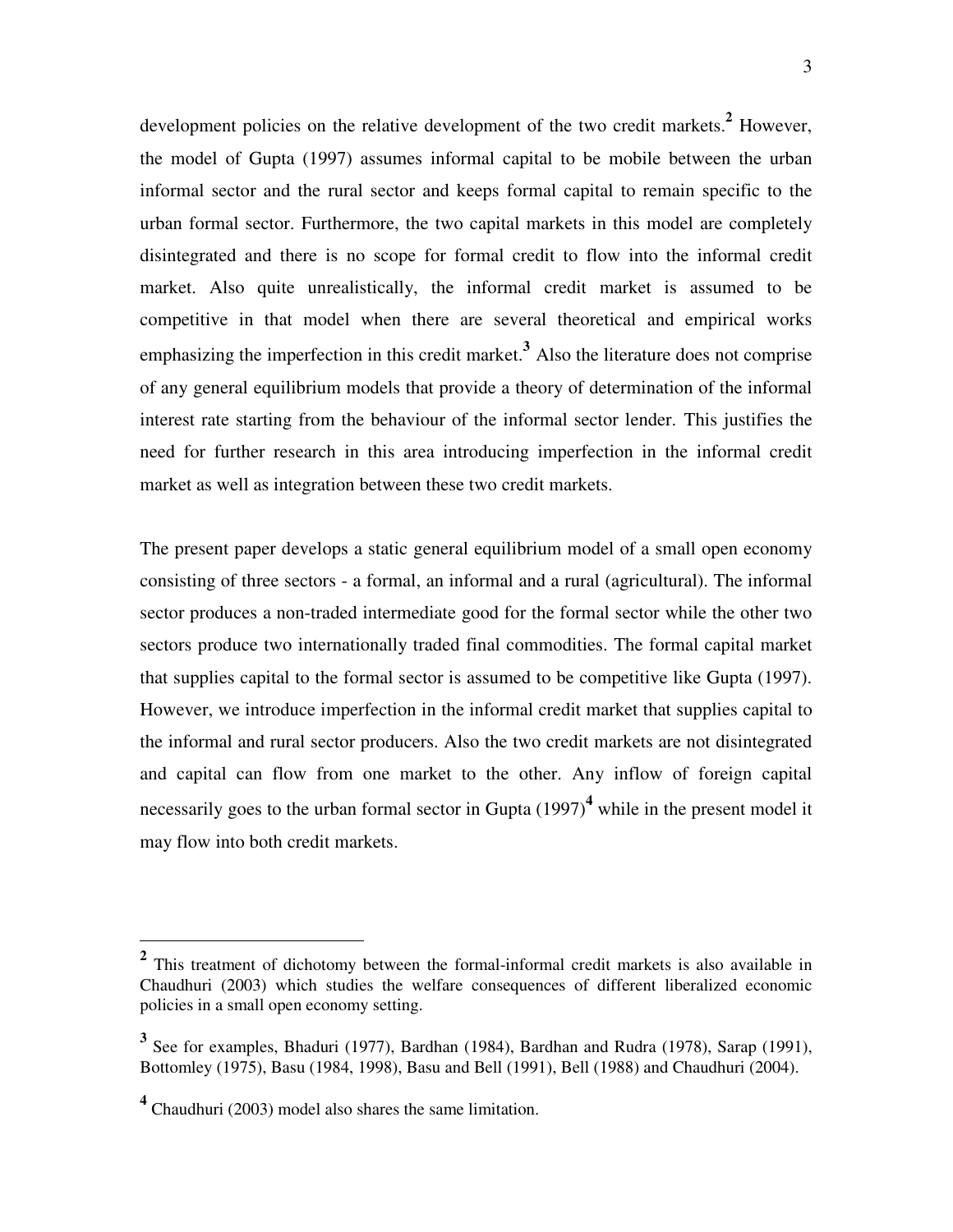The present analysis derives some interesting results that are new in the literature on agricultural credit. An inflow of foreign capital, given the endowment of labour, unambiguously raises the price of the informal sector's product and the informal interest rate but lowers the formal interest rate and the wage rate in the informal labour market. Similar results are obtained when an emigration of labour takes place given the capital endowment of the economy. So either the foreign capital inflow or the emigration of labour aggravates the extent of formal-informal wage gap as well as the interest rate gap between the two credit markets. So degrees of distortions in both the factor markets are increased following inflows of foreign capital and/or emigration of labour.

The paper is organized as follows. The model is described in section 2. Subsection 2.1 analyzes the behaviour of the monopolistic lender who is the only source of capital in the informal credit market. Subsection 2.2 describes the equational structure of the general equilibrium model. Section 3 presents the comparative static effects with respect to changes in capital and labour endowments. Finally, concluding remarks are made in section 4.

# **2. The Model**

We consider a small open developing economy with three sectors: one formal and two informal. One of the two informal sectors (sector 1) produces an agricultural commodity  $(X_1)$  using labour  $(L)$  and capital  $(K)$  while the other informal sector (sector 2) produces a non-traded intermediate good  $(X_2)$  for the formal sector with the help of same two inputs. The formal sector produces a manufacturing commodity  $(X_3)$  by means of labour, capital and the non-traded intermediate input. Markets other than the formal sector labour market and the informal sector credit market are perfectly competitive. The representative firm in each of these three sectors maximizes profit. Factor endowments are given exogenously. Labour and capital move freely across different sectors. There are imperfections in the market for labour in the formal sector. Workers in sector 3 are unionized and they receive a high fixed wage,  $W^*$ , while their counterparts in the two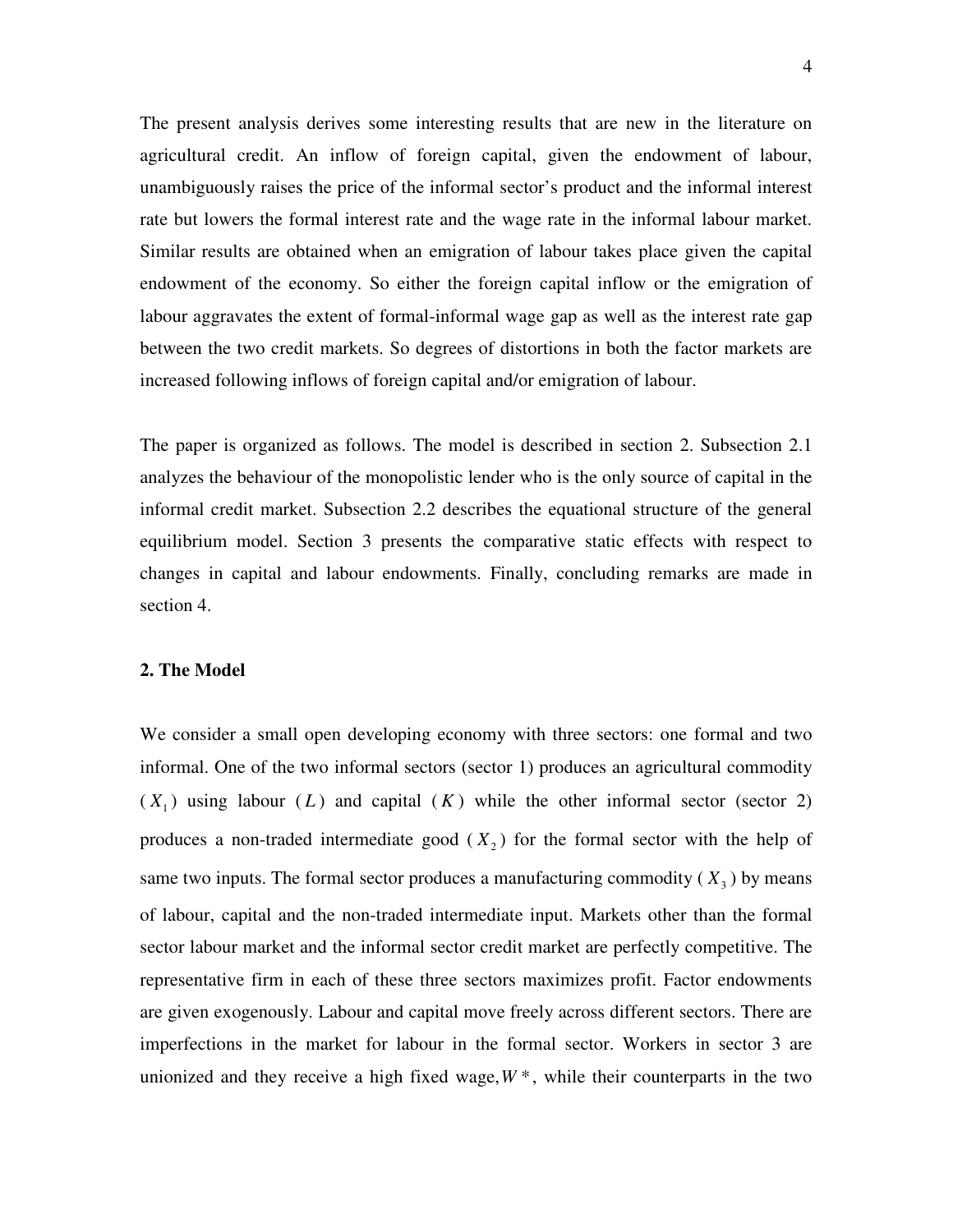informal sectors earn only a flexible competitive wage, W with  $W^* > W$ .<sup>5</sup> Workers first try to get employment in the formal sector as it offers a high wage. Those who are not successful in getting jobs in the formal sector are automatically absorbed in the two informal sector owing to complete flexibility of the informal wage,*W* . The two informal sectors do not have any access to the formal capital market where the return to capital is *r* and hence are compelled to fall back upon the informal credit market, monopolized by a moneylender where and the interest rate is denoted by *R* . The per-unit requirement of the intermediate input in sector 3 is assumed to be technologically fixed.<sup>6,7</sup> Sector 1 and sector 2 together form a Heckscher-Ohlin sub-system (HOSS). Sector 2 uses capital more intensively vis-à-vis sector 1. However, sector 3 is the most capital-intensive sector in the economy. Production functions in all the three sectors exhibit constant returns to scale**<sup>8</sup>** with positive and diminishing marginal productivity to each factor. Owing to our small open economy assumption, prices of both the final commodities  $(P_1 \text{ and } P_3)$  are given internationally. However, as sector 2 produces a non-traded intermediate good its

 $\overline{a}$ 

**<sup>5</sup>** Firms in the formal sector face unionized labour market. One of the most important roles of the labour unions is to bargain with their respective employers in respect of the betterment of the working conditions. Through offer of negotiation, threat of strike, actual strike etc. the trade unions exert pressure on the employers (firms) in order to secure higher wages, reduced hours of work, share in profits and other benefits. Organized workers in large firms leave no stones unturned so as to reap wages higher than their reservation wage i.e. the informal sector wage. See Bhalotra (2002) and Chaudhuri and Mukhopadhyay (2009) in this context.

<sup>&</sup>lt;sup>6</sup> It rules out the possibility of substitution between the non-traded intermediate good and other factors of production in sector 3. Although this is a simplifying assumption, it is not totally unrealistic. In industries like shoe making and garments, large formal sector firms farm out their production to the small informal sector firms under the system of subcontracting. So the production is done in the informal sector firms while labeling, packaging and marketing are done by the formal sector firms. One pair of shoes produced in the informal sector does not change in quantity when it is marketed by the formal sector as a final commodity. Thus there remains a fixed proportion between the use of the intermediate good and the quantity of the final commodity produced and marketed by the formal sector. See Chaudhuri and Mukhopadhyay (2009) in this context.

<sup>&</sup>lt;sup>7</sup> Even though the non-traded input-output ratio ( $a_{23}$ ) in sector 3 is technologically given, labour and capital are substitutes and the production function displays the constant returns to scale property in these two inputs.

**<sup>8</sup>** See footnotes 6 and 7 in this context.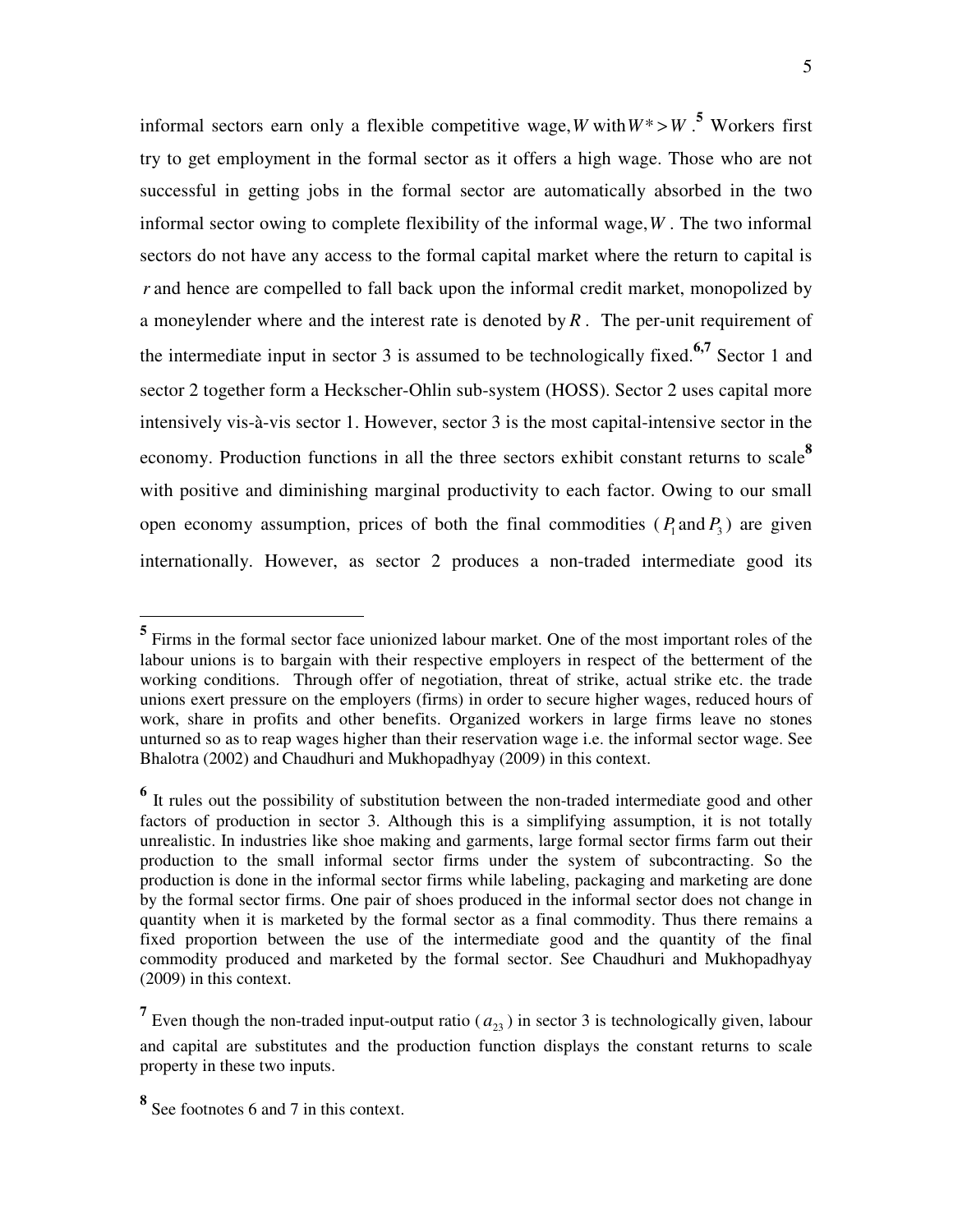price,  $P_2$ , is determined domestically. Finally, we assume that labour and capital are substitutes to each other in all the sectors. This means that any cross partials of the factor coefficients are positive.

#### **2.1 The moneylender's behaviour**

The moneylender, denoted by  $M$ , is the only source of informal credit. So he enjoys monopoly power in the informal credit market. He borrows funds from the formal credit market at the interest rate, *r* , and lends it to the informal sector producers at the interest rate, *R* . The aggregate demand for informal credit of the moneylender, *B* , is given by  $B = a_{K1}(W, R)X_1 + a_{K2}(W, R)X_2$  (1)

where  $a_{ki}$  and  $X_i$  are the capital-output ratio and output level in the *i* th sector for. *i* = 1, 2 *W* and *R* stand for the informal wage rate and the informal interest rate, respectively.

The moneylender's net interest income is given by

$$
Y_M = (R - r)B = (R - r)[a_{K1}(W, R)X_1 + a_{K2}(W, R)X_2]
$$
\n(2)

The monopolist moneylender maximizes his net interest income through a choice of *R* . The first-order condition of maximization is given by

$$
a_{K1}X_1[(1 - S_{KL}^1) + \frac{r}{R}S_{KL}^1] + a_{K2}X_2[(1 - S_{KL}^2) + \frac{r}{R}S_{KL}^2] = 0
$$
\n(3)

Here  $S_{ji}^k$  is the degree of substitution between factor *j* and factor *i* in the *k* th sector, where  $j, i = K, L$ ; and,  $k = 1, 2, 3$ .  $S_{ji}^k > 0$  for  $j \neq i$ ; and,  $S_{jj}^k < 0$ .

From equation (3) we have

$$
\left[\frac{a_{k1}X_1(1+S_{kL}^1)+a_{k2}X_2(1+S_{kL}^2)}{a_{k1}X_1(1-S_{kL}^1)+a_{k2}X_2(1-S_{kL}^2)}\right] = -\left(\frac{2R-r}{r}\right) < 0\tag{3.1}
$$

So from equation (3.1) it follows that either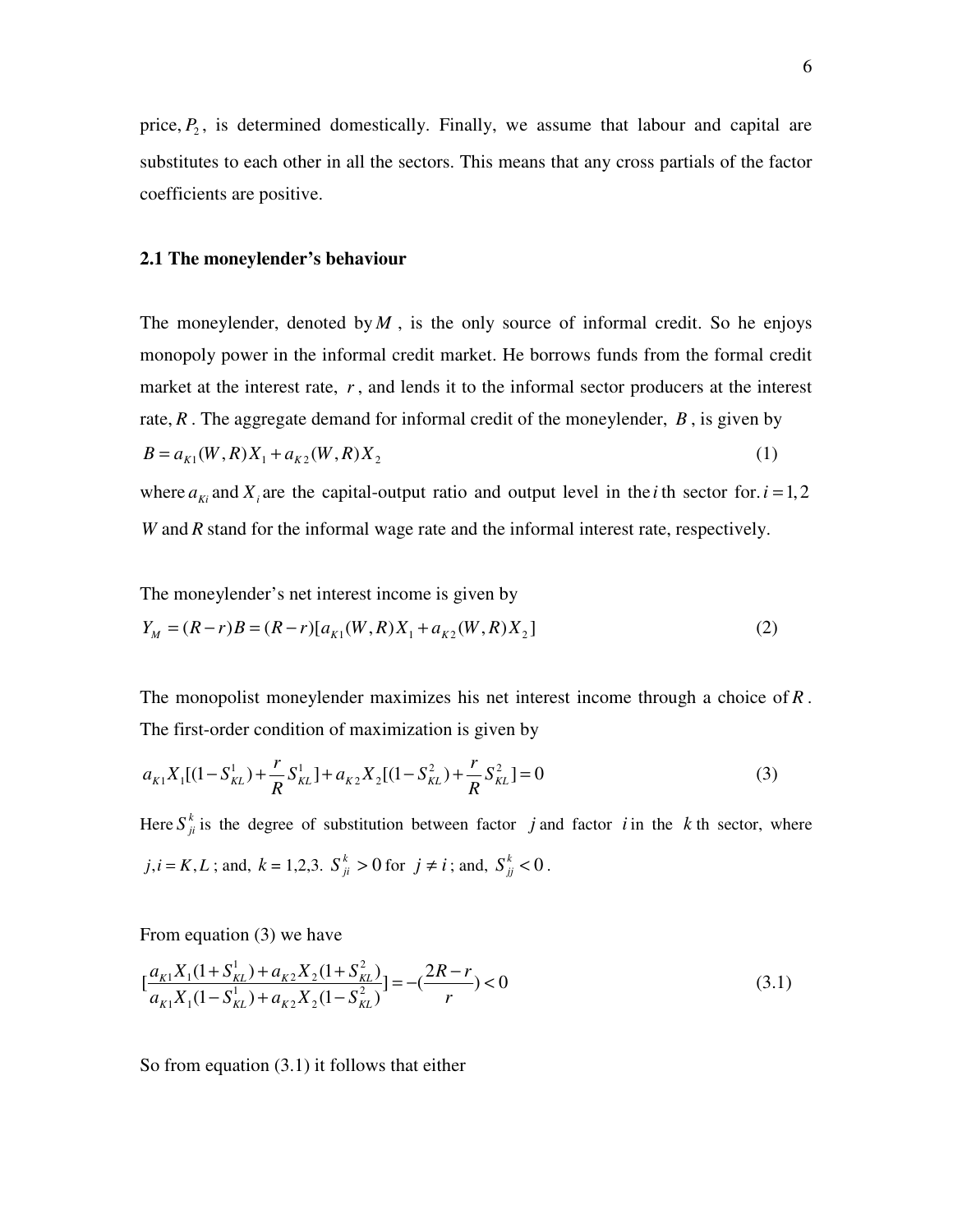$$
a_{K1}X_1(1-S_{KL}^1) + a_{K2}X_2(1-S_{KL}^2) < 0;
$$
\nor,

\n
$$
1 \leq S_{KL}^1 \text{ and } 1 \leq S_{KL}^2
$$
\nwith at least one being a strict inequality.

\n

# **2.2 The general equilibrium analysis**

The price sub-system of this general equilibrium model is represented by the following set of equations:

$$
Wa_{L1} + Ra_{K1} = P_1 \tag{4}
$$

$$
Wa_{L2} + Ra_{K2} = P_2 \tag{5}
$$

and,

$$
W * a_{L3} + ra_{K2} + P_2 a_{23} = P_3 \tag{6}
$$

where  $P_i$  stands for price of the *i*th good for  $i = 1, 2, 3$ ; and,  $a_{23}$  stands for the per unit requirement of the intermediate good in sector 3. Each of these three equations represents the competitive equilibrium condition in the corresponding product market.

The quantity sub-system of the general equilibrium model is described by the following equations.

$$
a_{L1}X_1 + a_{L2}X_2 + a_{L3}X_3 = L \tag{7}
$$

$$
a_{K1}X_1 + a_{K2}X_2 + a_{K3}X_3 = K_D + K_F = K
$$
\n(8)

and,

$$
a_{23}X_3 = X_2 \tag{9}
$$

Equations (7) and (8) are full-employment conditions for labour and capital. Equation (9) represents the demand-supply equality condition in the non-traded intermediate good market. The capital stock of the economy consists of both domestic capital  $(K_D)$  and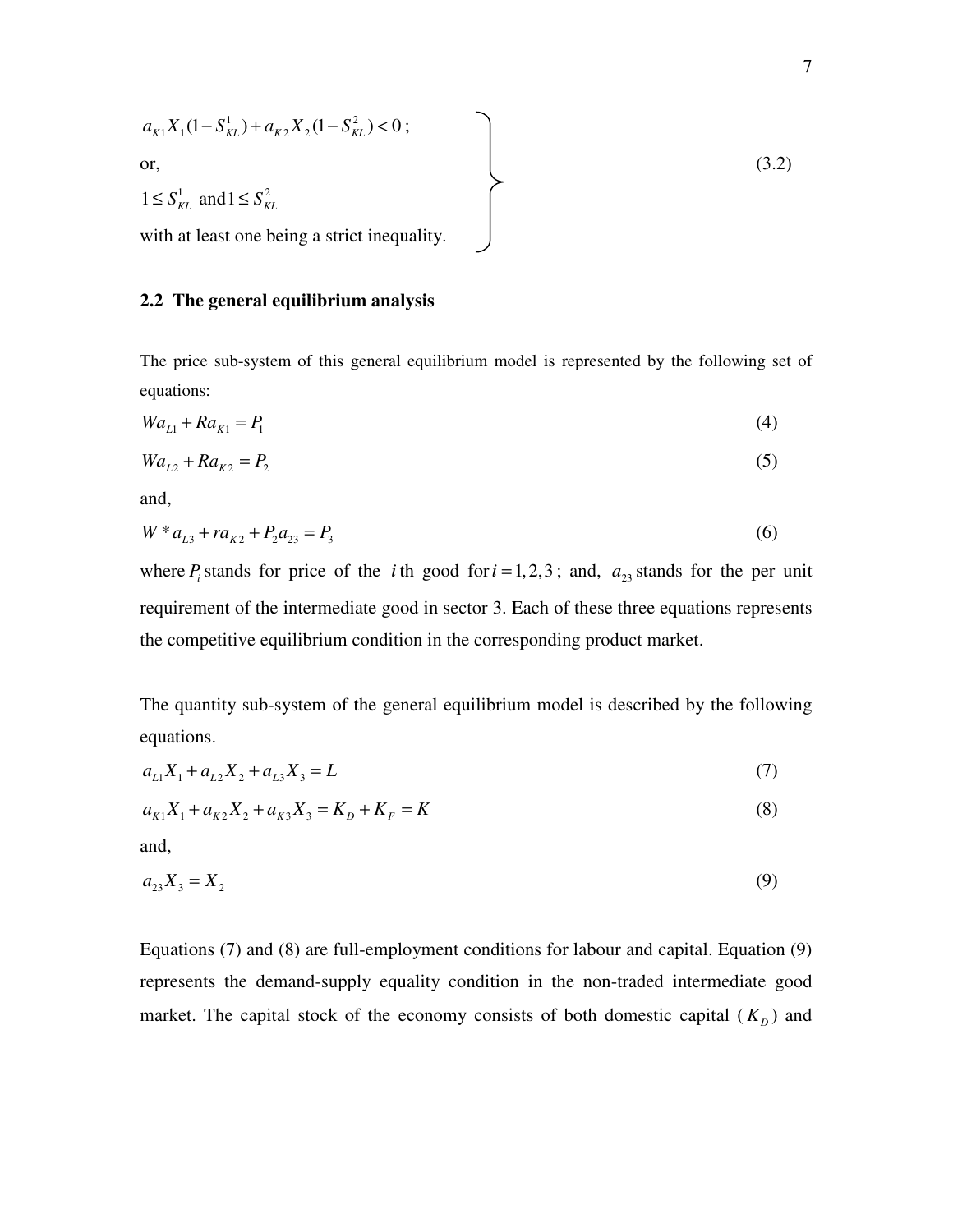foreign capital  $(K_F)$  which are perfect substitutes.<sup>9</sup> Equation (3) is the first-order condition of maximization of the net interest income of the moneylender.

The general equilibrium set-up consists of seven endogenous variables,  $W, R, r, P_2, X_1, X_2$  and  $X_3$ , and exactly the same number of independent equations, namely equation (3) and equations  $(4) - (9)$ . The solution mechanism is the following. *W* and *R* are determined from equations (4) and (5) as functions of  $P_2$ . Then  $r, X_1, X_2$  and  $X_3$  are determined from equations (3), (6), (7) and (8) simultaneously as functions of  $P_2$ . Finally,  $P_2$  is solved from equation (9).

# **3. Comparative statics**

-

Here we examine the effects of an inflow of foreign capital and/or an emigration of labour on factor prices. The conventional wisdom as obtained from competitive equilibrium analysis suggests that an inflow of foreign capital must lead to an expansion of the formal sector and draw labour from the informal sectors resulting in an increase in the informal sector wage rate. The formal and informal interest rates should go down as the supply of capital rises given its demand. On the other hand, an emigration of labour lowers the availability of labour in the source country and should raise the informal sector wage. The labour-intensive informal sectors are expected to contract for scarcity of labour and release capital to the formal sector leading to an expansion of the latter. The interest rate in the informal sector should go down while the formal interest rate should go up. We are going to show that these results are not so straightforward in this model for two reasons: (i) there is monopoly in the informal credit market; and, (ii) there is a nontraded good (produced by sector 2) in the picture and there is a complementary relationship between the formal sector (sector 3) and the non-traded sector.

<sup>&</sup>lt;sup>9</sup> It may be mentioned that this assumption has been widely used in the theoretical literature on trade and development.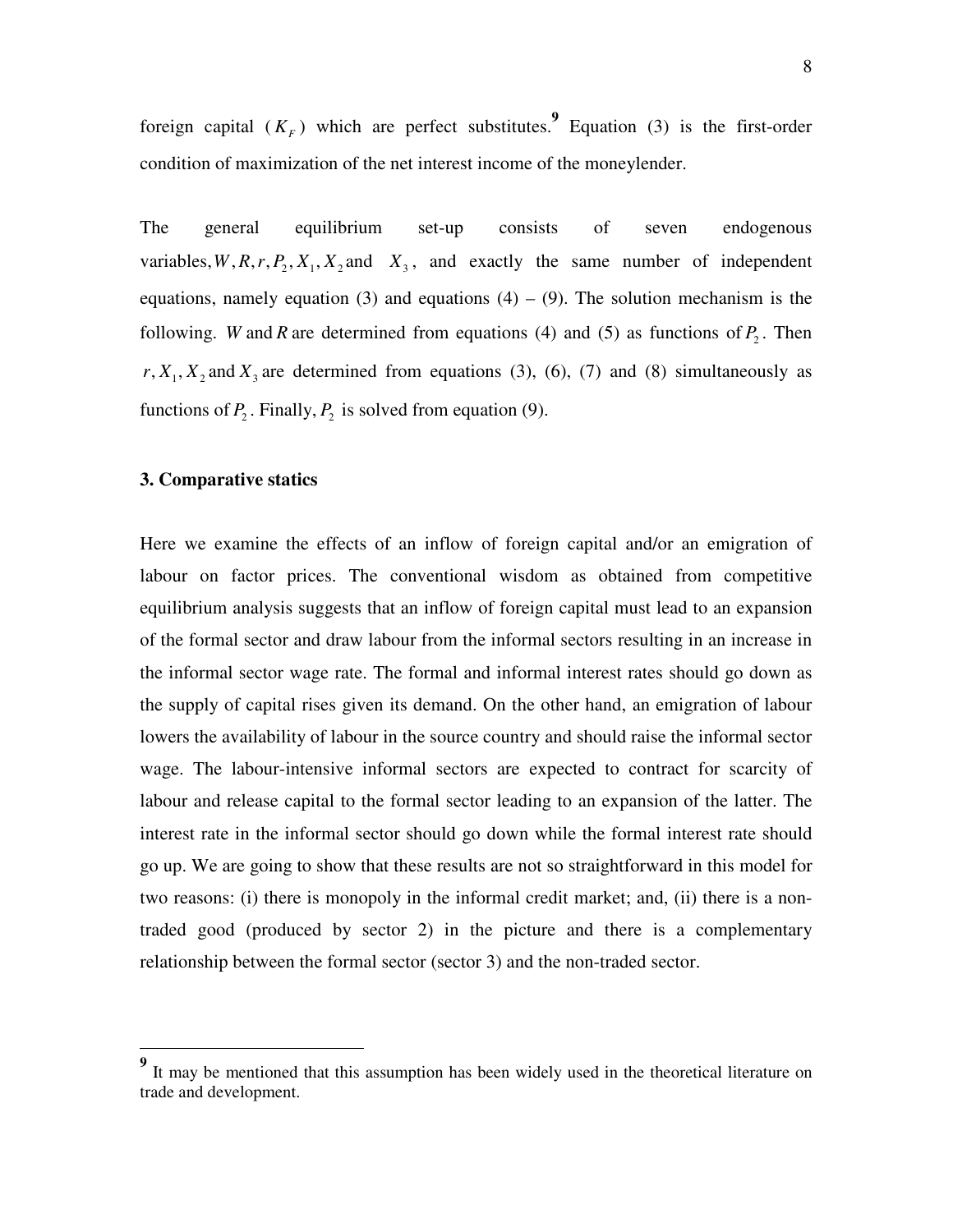Differentiating both sides of equations (4) and (5) and solving them we find

$$
\hat{W} = -\left(\frac{\theta_{K1}}{|\theta|}\right)\hat{P}_2\tag{10}
$$

and,

$$
\hat{R} = \left(\frac{\theta_{L1}}{|\theta|}\right)\hat{P}_2\tag{11}
$$

Here  $\theta_{ji}$  is the distributive share of the *j* th factor in the *i* th sector. We assume that  $|\theta| = (\theta_{L1}\theta_{K2} - \theta_{L2}\theta_{K1}) > 0$ . This implies that the non-traded intermediate good-producing informal sector (sector 2) is more capital-intensive than the traded good-producing informal sector (sector 1) in both physical and value sense.

Differentiating both sides of equations (3), (6), (7) and (8), simplifying and arranging them in a matrix notation, we have

$$
\begin{bmatrix} \theta_{K3} & 0 & 0 & 0 \\ A_2 & A_1 & -A_1 & 0 \\ A_{L3}S_{LK}^3 & \lambda_{L1} & \lambda_{L2} & \lambda_{L3} \\ -\lambda_{K3}S_{KL}^3 & \lambda_{K1} & \lambda_{K2} & \lambda_{K3} \end{bmatrix} \begin{bmatrix} \hat{r} \\ \hat{X}_1 \\ \hat{X}_2 \\ \hat{X}_3 \end{bmatrix} = \begin{bmatrix} -\theta_{23}\hat{P}_2 \\ A_3\hat{P}_2 \\ (\hat{L} - A_4\hat{P}_2) \\ (\hat{L} - A_4\hat{P}_2) \end{bmatrix};
$$
\n(12)

where: 
$$
A_1 = a_{K1}X_1[(1 - S_{KL}^1) + \frac{r}{R}S_{KL}^1] = -a_{K2}X_2[(1 - S_{KL}^2) + \frac{r}{R}S_{KL}^2];
$$
  
\n
$$
A_2 = (\frac{r}{R})(S_{KL}^1a_{K1}X_1 + S_{KL}^2a_{K2}X_2) > 0;
$$
\n
$$
A_3 = (\frac{1}{|\theta|})[\theta_{K1}\{a_{K1}X_1S_{KL}^1 + a_{K2}X_2S_{KL}^2 + (R - r)W(\frac{\partial^2 a_{K1}}{\partial R\partial W}X_1 + \frac{\partial^2 a_{K2}}{\partial R\partial W}X_2)]\}
$$
\n
$$
+ \theta_{L1}\{2(a_{K1}X_1S_{KL}^1 + a_{K2}X_2S_{KL}^2) - (R - r)R(\frac{\partial^2 a_{K1}}{\partial R^2}X_1 + \frac{\partial^2 a_{K2}}{\partial R^2}X_2)\}] > 0;
$$
\n
$$
A_4 = (\frac{\lambda_{L1}S_{LK}^1 + \lambda_{L2}S_{LK}^2}{|\theta|}) > 0;
$$
\n
$$
A_5 = (\frac{\lambda_{K1}S_{KL}^1 + \lambda_{K2}S_{KL}^2}{|\theta|}) > 0;
$$
\n(13)

and,  $\lambda_{ji}$  is the allocative share of the *j* th factor in the *i* th sector.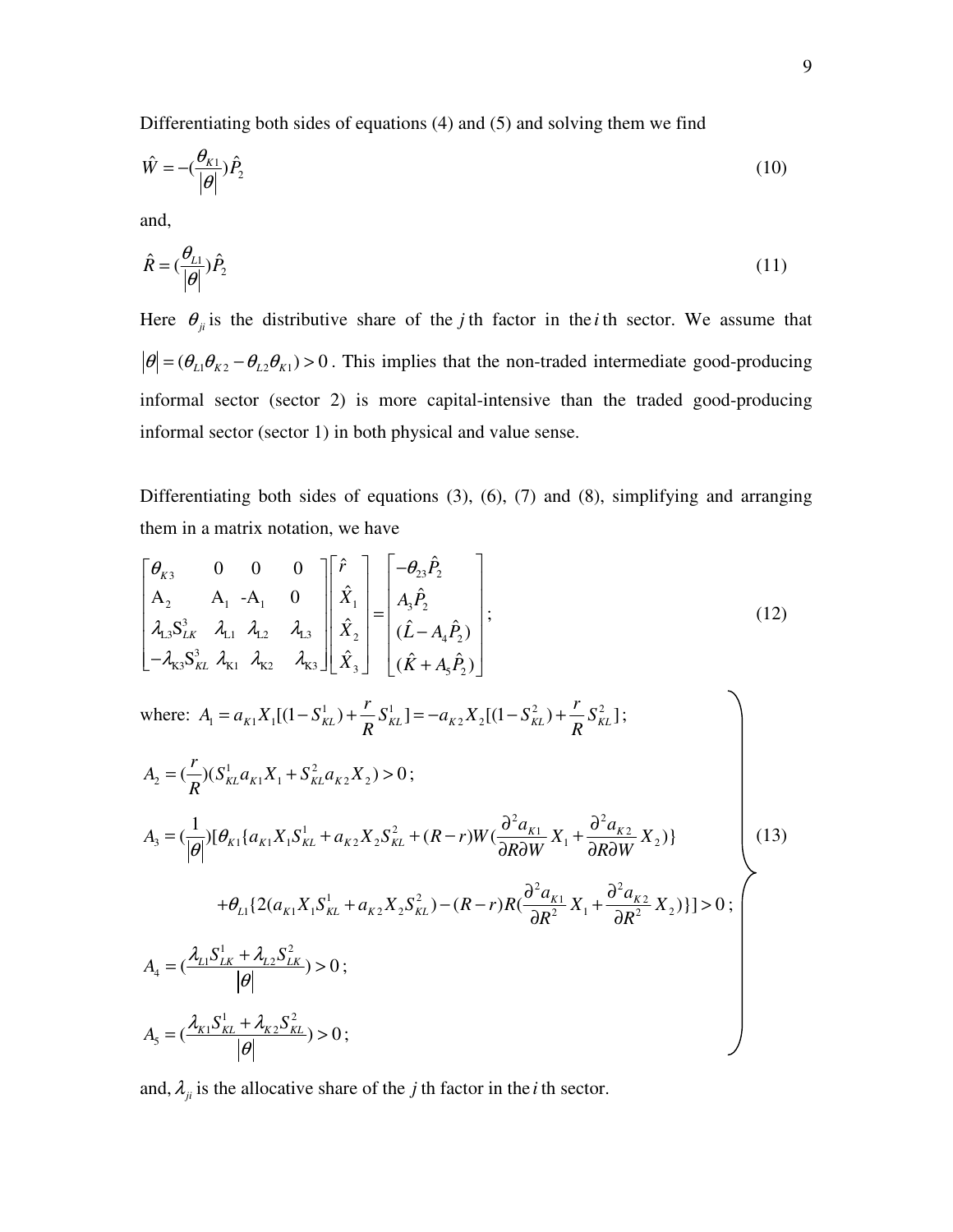Solving the set of equations (12) by Cramer's rule we obtain the following expressions.

$$
\hat{r} = -\left(\frac{\theta_{23}}{\theta_{K3}}\right)\hat{P}_2\tag{14}
$$

$$
\hat{X}_1 = \left(\frac{\hat{P}_2}{\Delta}\right) \left[ (\theta_{K3}A_3 + \theta_{23}A_2)(\lambda_{L2}\lambda_{K3} - \lambda_{L3}\lambda_{K2}) + A_1 \{\theta_{23}\lambda_{L3}\lambda_{K3}(S_{LK}^3 + S_{KL}^3) - \theta_{K3}(\lambda_{K3}A_4 + \lambda_{L3}A_5) \} \right] - \left(\frac{\theta_{K3}A_1\lambda_{L3}}{\Delta}\right)\hat{K} + \left(\frac{\theta_{K3}A_1\lambda_{K3}}{\Delta}\right)\hat{L};
$$
\n(15)

$$
\hat{X}_{2} = -(\frac{\hat{P}_{2}}{\Delta})[\theta_{K3}A_{1}(A_{4}\lambda_{K3} + A_{5}\lambda_{L3}) + \theta_{K3}A_{3}(\lambda_{L1}\lambda_{K3} - \lambda_{L3}\lambda_{K1})
$$
  
+  $\theta_{23}\{A_{2}(\lambda_{L1}\lambda_{K3} - \lambda_{L3}\lambda_{K1}) - A_{1}\lambda_{L3}\lambda_{K3}(S_{LK}^{3} + S_{KL}^{3})\}]$  (16)  
+ $(\frac{\theta_{K3}\lambda_{K3}A_{1}}{\Delta})\hat{L} - (\frac{\theta_{K3}\lambda_{L3}A_{1}}{\Delta})\hat{K};$ 

and,

$$
\hat{X}_{3} = (\frac{\hat{P}_{2}}{\Delta})[\theta_{K3}\{A_{5}(\lambda_{L1} + \lambda_{L2}) + A_{4}(\lambda_{K1} + \lambda_{K2})\} + \theta_{K3}A_{3}(\lambda_{L1}\lambda_{K2} - \lambda_{L2}\lambda_{K1})
$$
  
+  $\theta_{23}\{A_{2}(\lambda_{L1}\lambda_{K2} - \lambda_{L2}\lambda_{K1}) - A_{1}\lambda_{L3}(\lambda_{K1} + \lambda_{K2})S_{LK}^{3} - A_{1}\lambda_{K3}(\lambda_{L1} + \lambda_{L2})S_{KL}^{3}\}]$   
+  $(\frac{\theta_{K3}A_{1}}{\Delta})(\lambda_{L1} + \lambda_{L2})\hat{K} - (\frac{\theta_{K3}A_{1}}{\Delta})(\lambda_{K1} + \lambda_{K2})\hat{L}$  (17)

Here  $\Delta$  is the determinant of the above coefficient matrix. It is given by

$$
\Delta = \theta_{K3} A_1 [(\lambda_{L2} \lambda_{K3} - \lambda_{L3} \lambda_{K2}) + (\lambda_{L1} \lambda_{K3} - \lambda_{L3} \lambda_{K1})]
$$
  
(+) (18)

Note that sector 3 is more capital-intensive relative to both sector 1 and sector 2 in physical sense as well as in value sense.

As sector 2 produces a non-traded intermediate good its market must clear domestically. For the equilibrium in the intermediate good market to be Walrasian stable it requires that

$$
D = (\frac{\hat{X}_3}{\hat{P}_2}) - (\frac{\hat{X}_2}{\hat{P}_2}) < 0
$$

Using equations (16) and (17) and simplifying the stability condition we have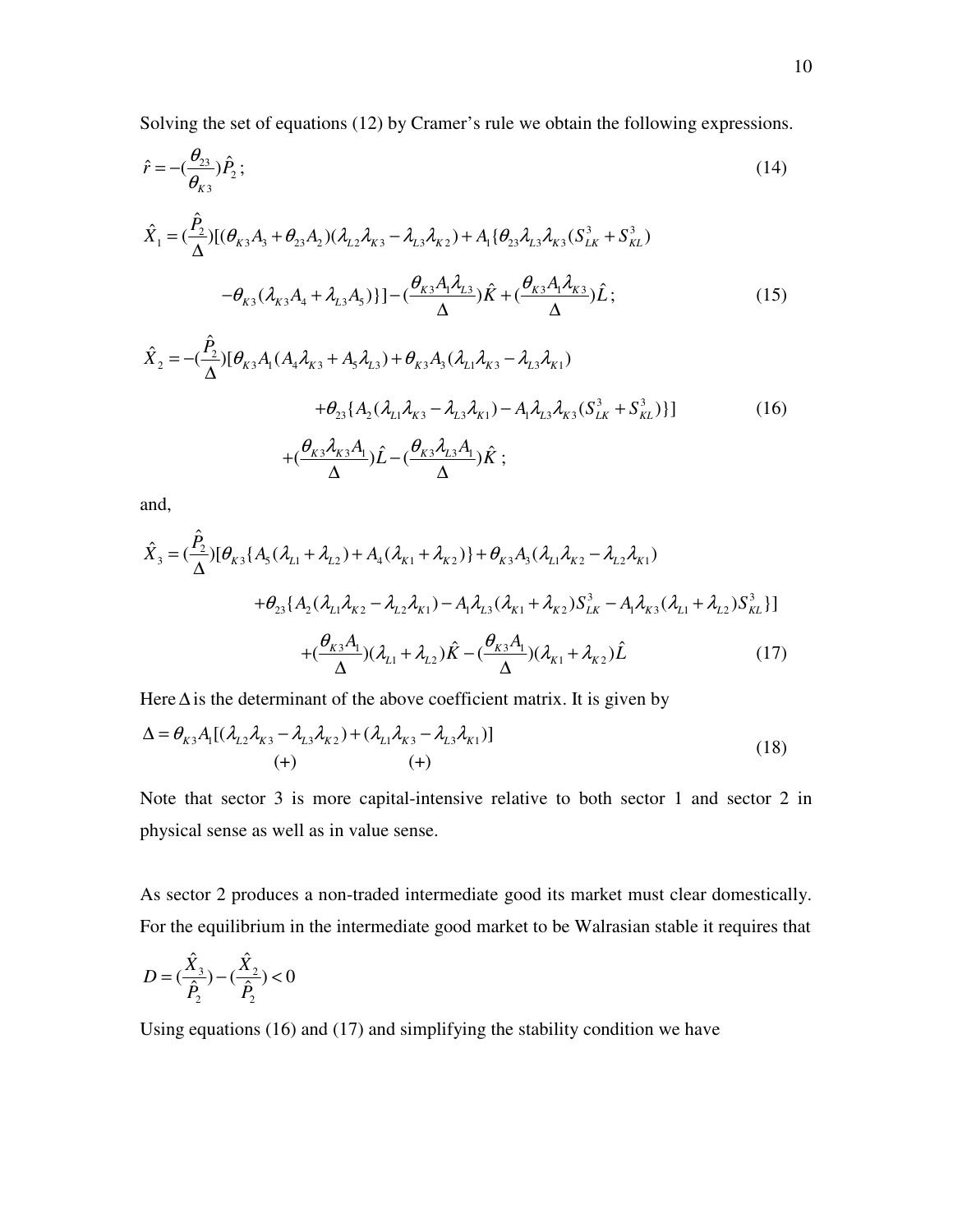$$
D = (\frac{1}{\Delta})[\theta_{K3}A_1(A_4 + A_5) + (\theta_{K3}A_3 + \theta_{23}A_2)\{\lambda_{L1}(\lambda_{K2} + \lambda_{K3}) - \lambda_{K1}(\lambda_{L2} + \lambda_{L3})\}\
$$

$$
-\theta_{23}A_1(\lambda_{L3}S_{LK}^3 + \lambda_{K3}S_{KL}^3)] < 0
$$
(19)

In equilibrium the demand for the non-traded intermediate good must equal its supply. Totally differentiating both sides of equation (9) one obtains

$$
\hat{X}_3 = \hat{X}_2. \tag{20}
$$

From equation (20) use of equations (16) and (17) and simplification yield

$$
\hat{P}_2 = -\left(\frac{\theta_{\kappa 3} A_1}{\Delta D}\right) \hat{K} \quad \text{when } \hat{L} = 0 \tag{21}
$$

and,

$$
\hat{P}_2 = \left(\frac{\theta_{K3}A_1}{\Delta D}\right)\hat{L} \text{ when } \hat{K} = 0 \tag{22}
$$

Substituting the expression for  $\Delta$  from equation (18) in equations (21) and (22), we find the following expressions.

$$
(\frac{\hat{P}_2}{\hat{K}}) = -[\frac{1}{D[(\lambda_{L2}\lambda_{K3} - \lambda_{L3}\lambda_{K2}) + (\lambda_{L1}\lambda_{K3} - \lambda_{L3}\lambda_{K1})]}] > 0
$$
  
(-) (+) (+) (+) (+)

and,

$$
(\frac{\hat{P}_2}{\hat{L}}) = [\frac{1}{D[(\lambda_{L2}\lambda_{K3} - \lambda_{L3}\lambda_{K2}) + (\lambda_{L1}\lambda_{K3} - \lambda_{L3}\lambda_{K1})]}] < 0
$$
\n  
\n(-)\n  
\n(-)\n  
\n(-)\n  
\n(-)\n  
\n(-)\n  
\n(24)

Equations (23) and (24) help us to establish the following proposition.

**Proposition 1:** An increase in the capital endowment, given the labour endowment, unambiguously raises the price of the non-traded intermediate good. An increase in the labour endowment of the economy, given the capital endowment lowers it.

Here an inflow of foreign capital leads to an expansion of the capital stock while an emigration of labour from the source country lowers its labour endowment. The intuitive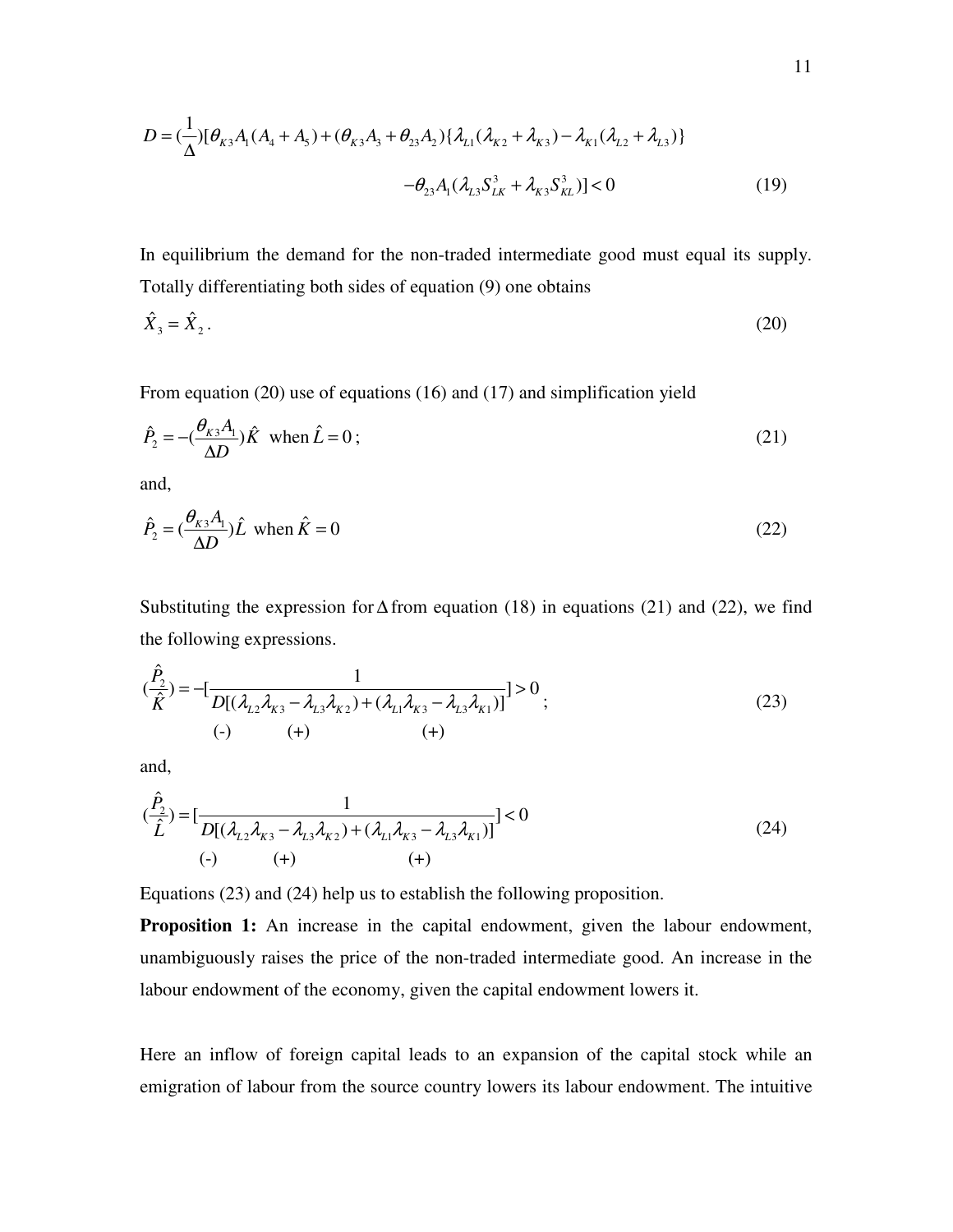explanations of proposition 1 are fairly straightforward. The production structure here is an indecomposable one. Therefore factor prices depend on both commodity prices and factor endowments. Sector 1 and sector 2 together form a Heckscher-Ohlin subsystem (HOSS) as they use the same two inputs. Besides, there is a perfect complementarity between sector 2 and sector 3 as the latter uses the output of the former as an input in a fixed proportion. A mere inspection of equations  $(15) - (17)$  reveals that any changes in factor endowments affect the output composition through a Rybczynski effect and through a change in the price of the non-traded input,  $P_2$ . The latter produces a Stolper-Samuelson effect and a subsequent Rybczynski type effect in the HOSS which in turn produces an indirect impact on the output composition of the different sectors. An increase in capital endowment leads to an expansion of the most capital-intensive sector (sector 3) and contraction of both the informal sectors. In equations  $(15) - (17)$ , these changes are captured by the terms containing  $\hat{K}$ . As sector 3 expands, the demand for the non-traded intermediate good produced by sector 2 rises while its supply falls. This unambiguously raises the price of the non-traded good,  $P_2$ . On the contrary, if the labour endowment rises (falls) sector 3, being the least labour-intensive sector, contracts (expands) while the two informal sectors expand (contract). The demand for the nontraded input goes down (up) while its supply goes up (down). Consequently,  $P_2$  falls (rises) unequivocally.

Using equations (10), (11) (14), (23) and (24) we obtain effects of changes in *K* and *L* on factor prices. These effects are described as follows.

$$
(\frac{\hat{W}}{\hat{K}}) = -(\frac{\theta_{K1}}{|\theta|})(\frac{\hat{P}_2}{\hat{K}}) < 0
$$
  
(+) (+) (+)  

$$
(\frac{\hat{R}}{\hat{K}}) = (\frac{\theta_{L1}}{|\theta|})(\frac{\hat{P}_2}{\hat{K}}) > 0
$$
  
(+) (+) (+)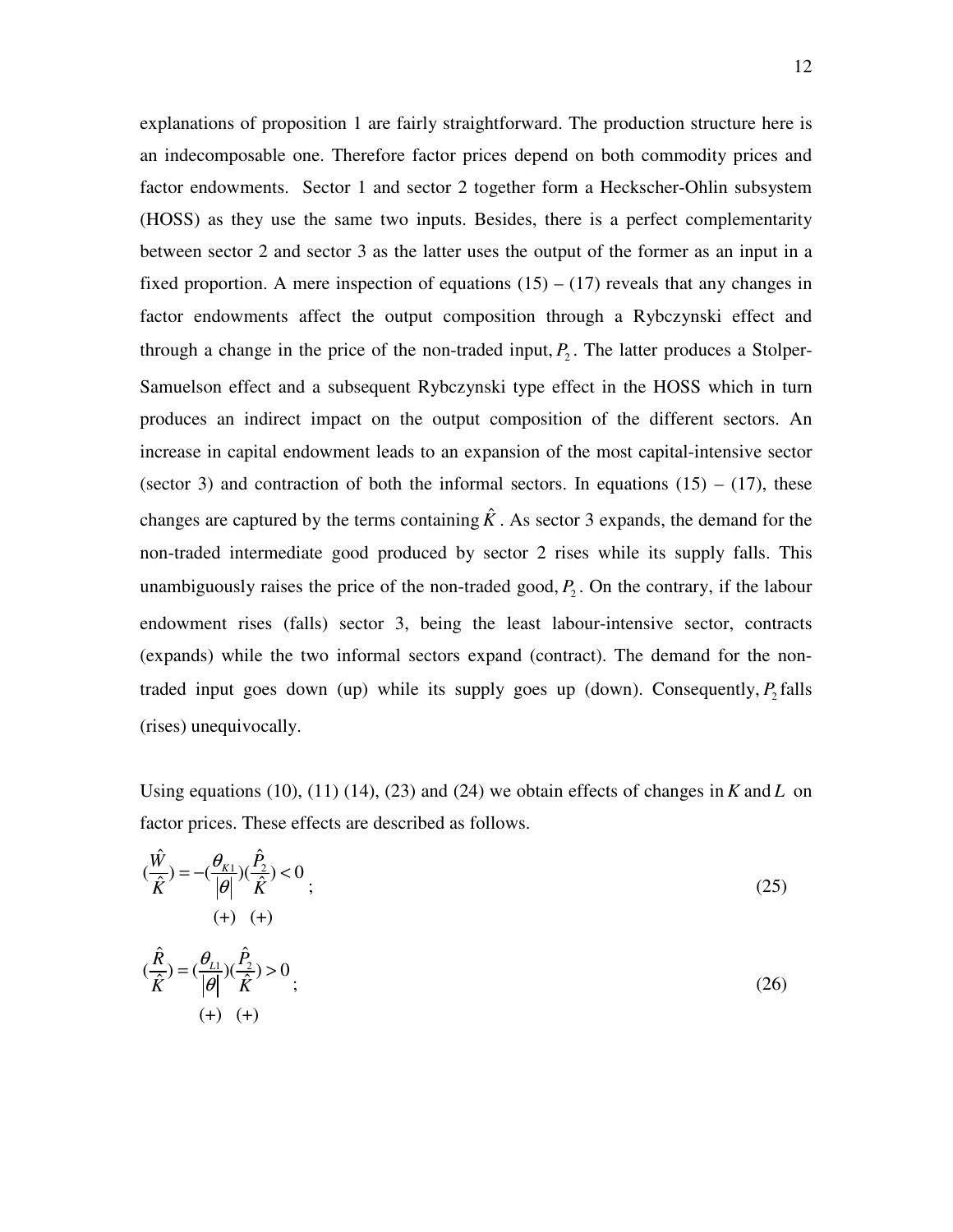$$
(\frac{\hat{r}}{\hat{K}}) = -(\frac{\theta_{23}}{\theta_{K3}})(\frac{\hat{P}_2}{\hat{K}}) < 0 \tag{27}
$$
\n
$$
(\text{+)}
$$

$$
(\frac{\hat{W}}{\hat{L}}) = -(\frac{\theta_{K1}}{|\theta|})(\frac{\hat{P}_2}{\hat{L}}) > 0
$$
  
(+) (-)

$$
(\frac{\hat{R}}{\hat{L}}) = (\frac{\theta_{L1}}{|\theta|})(\frac{\hat{P}_2}{\hat{L}}) < 0
$$
\n
$$
(+) (-)
$$
\n(29)

and,

$$
(\frac{\hat{r}}{\hat{L}}) = -(\frac{\theta_{23}}{\theta_{K3}})(\frac{\hat{P}_2}{\hat{L}}) > 0
$$
\n<sup>(-)</sup>

All these results can be summarized in terms of the following proposition.

**Proposition 2:** An increase (a decrease) in the endowment of capital (labour) given the endowment of the other factor, leads to (i) an increase in the informal interest rate; (ii) a decrease in the formal interest rate; and, (ii) a fall in the informal wage rate.

Proposition 2 can be intuitively explained as follows. While explaining proposition 1 we have already shown how an increase in the capital endowment raises the price of the nontraded input,  $P_2$ . This produces a Stolper-Samuelson effect in the HOSS raising the informal interest rate  $(R)$  and lowering the informal sector wage  $(W)$  as the manufacturing informal sector (sector 2) is assumed to be more capital-intensive than the agricultural informal sector (sector 1). The formal interest rate,  $r$ , must fall so as to satisfy the zero-profit condition in sector  $3<sup>10</sup>$ . The increase in capital endowment, given its demand, exerts a downward pressure on the formal interest rate in this sector. The effects of a change in the labour endowment on factor prices can easily be explained following the reverse mechanism.

 $\overline{a}$ 

**<sup>10</sup>** See equation (6).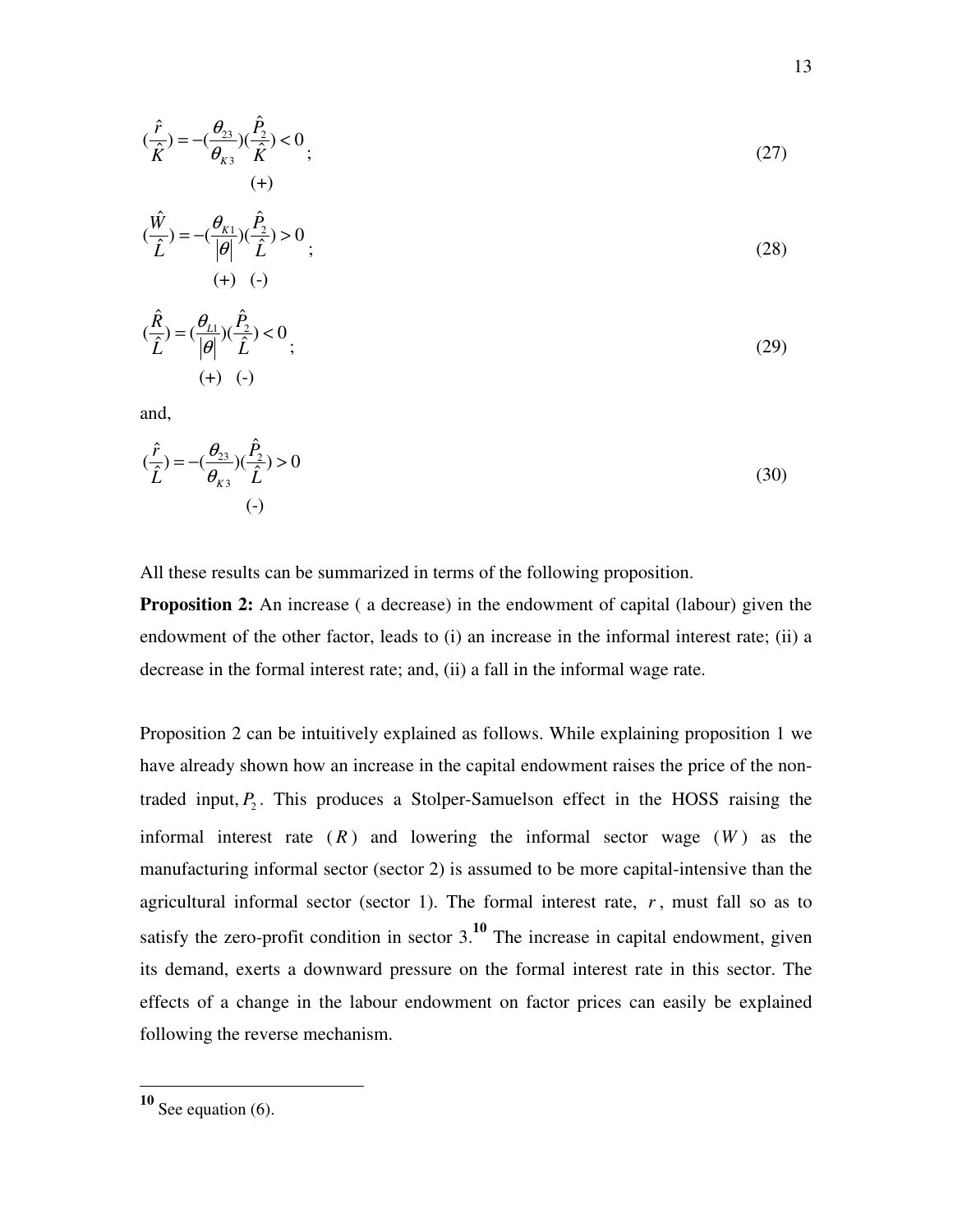# **4. Concluding remarks**

In this paper we have developed a three-sector static general equilibrium model of a small open economy with distortions in both the labour market and the capital market. The informal capital market is different from the formal capital market in the sense that the latter being competitive in nature supplies capital to the formal sector firms while the former being monopolistic in nature provides funds to the informal and rural sector producers. We, however, do not consider the Harris-Todaro (1970) type rural-urban migration and unemployment of labour.

We obtain a few interesting results. If the informal sector producing a non-traded intermediate good for the formal sector is more capital-intensive than the rural informal sector, an increase in the capital stock and/or a decrease in labour endowment would lower the wage rate in the informal labour market as well as the interest rate in the formal credit market but raises the interest rate in the informal capital market. Thus degrees of distortion in both the factor market aggravate in this case. This result is different from that we obtain in Gupta (1997) model where an increase in the capital stock and/or a decrease in labour endowment raises the informal wage rate and lowers the interest rate in the informal credit market when there is Harris-Todaro (1970) type induced migration and the labour sending rural sector is more capital-intensive than the labour receiving urban informal sector. No unambiguous results on factor prices in the informal sector can be obtained in Gupta (1997) when the urban informal sector is more capital-intensive than the rural sector. Moreover, there is a major difference in the mechanism of working between the two models. In Gupta (1997), changes in factor endowments affect factor prices through the Harris-Todaro migration equilibrium condition, but in the present model, corresponding effects are generated through movement in the price of the nontraded good.

Finally, there are some restrictive assumptions embodied in the present analysis. There is no induced migration and unemployment which are two salient features of an LDC. Also the labour input is homogeneous and there is no distinction between workers with respect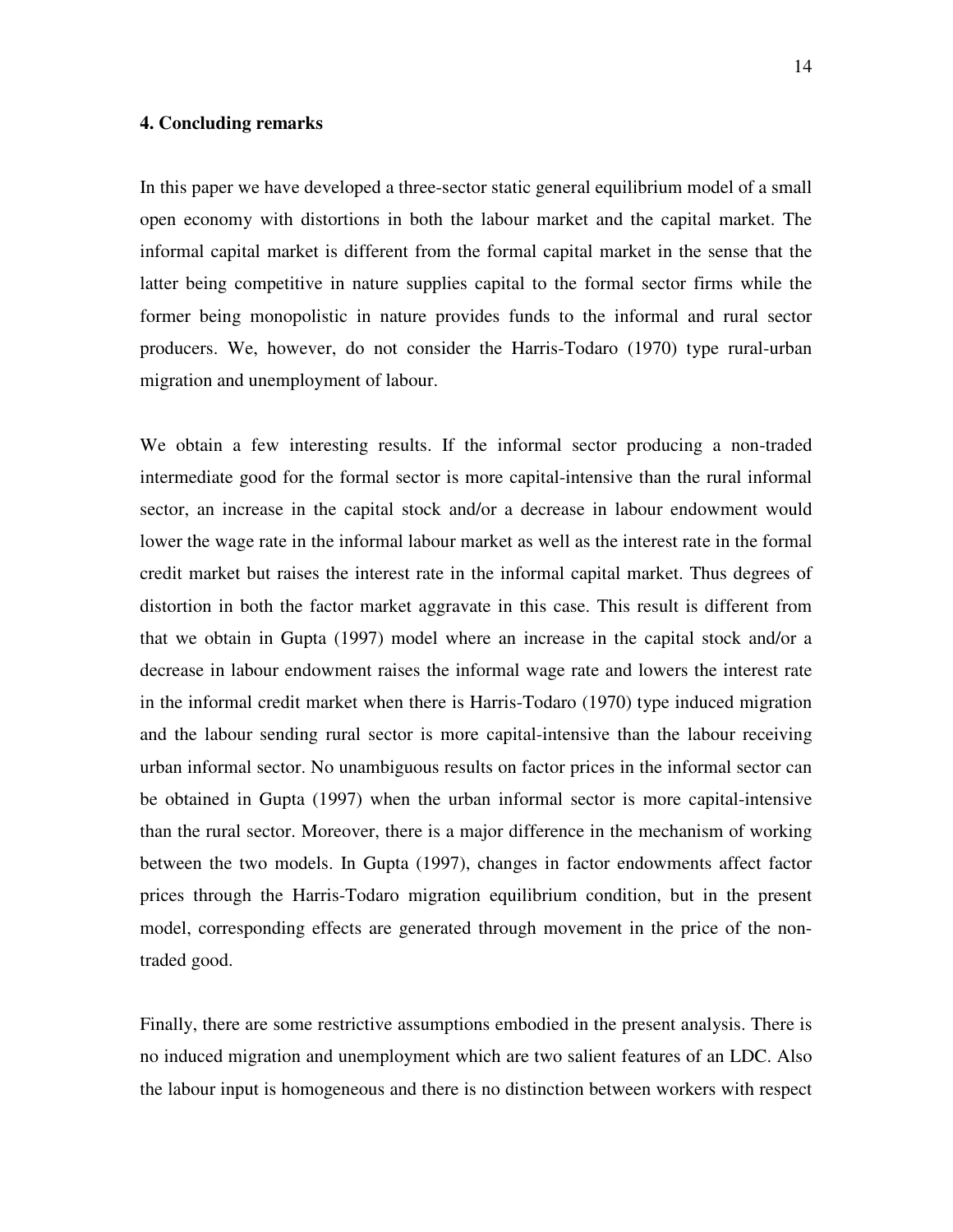to their skills. Also some of the essential characteristics of the informal credit market like interlinkages with other markets are missing. Besides, the informal credit market is fragmented oligopolistic in nature and there is a segment in the credit market where informal lenders compete with each other**11**. Future research in this area should address these issues.

<u>.</u>

**<sup>11</sup>** See Basu and Bell (1991), Mishra (1994) and Basu (1997) in this context.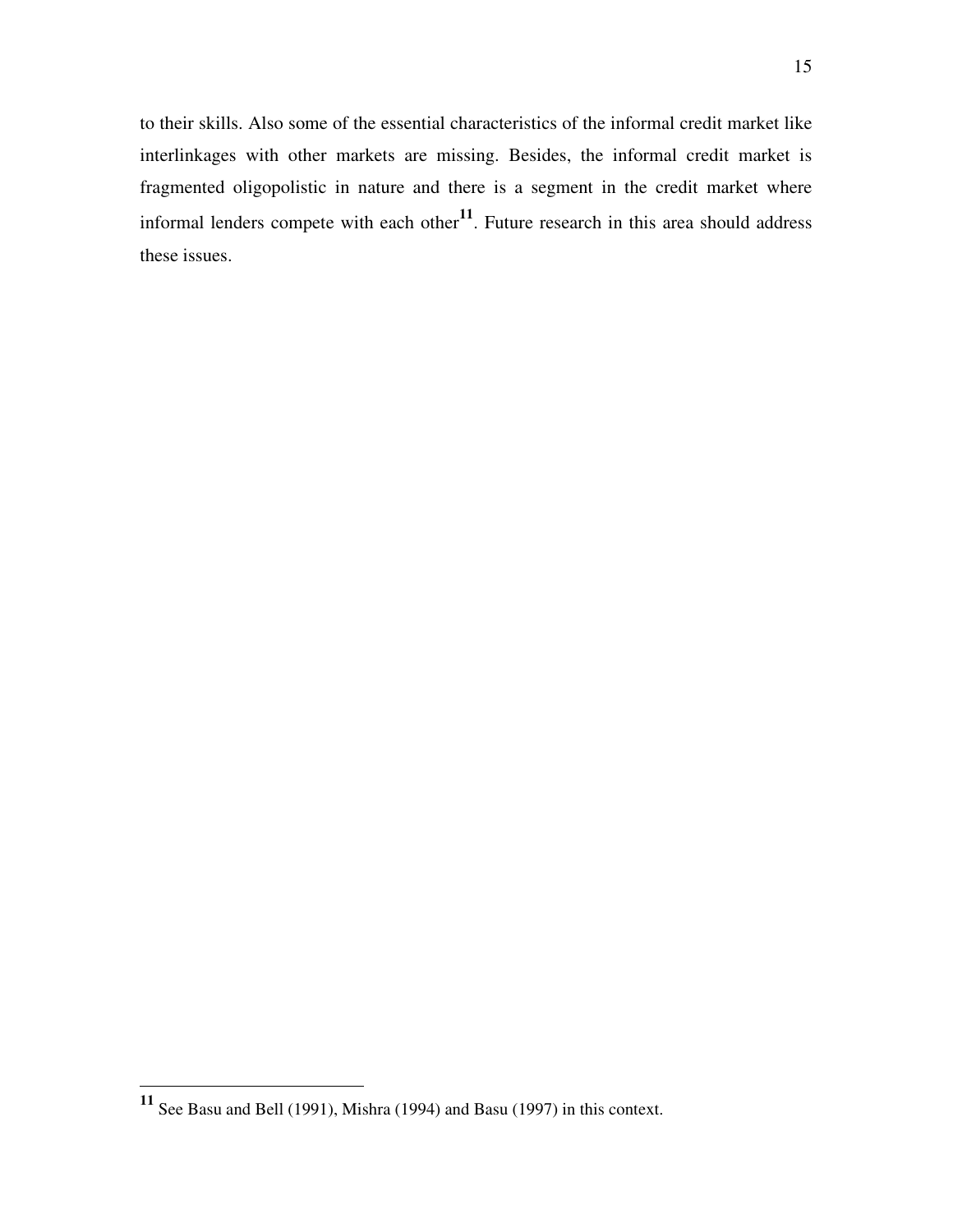# **References:**

Bardhan, P.K. (1984): *Land, Labour and Rural Poverty*, Columbia Press, New York.

Bardhan, P.K. and A. Rudra (1978): 'Interlinkage of land, labour, and credit relations: An analysis of village survey data in East India', *Economic and Political Weekly* 13, 367-84.

Basu, K. and Bell, C. (1991): 'Fragmented duopoly: Theory and applications to backward agriculture', *Journal of Development Economics* 36, 259-81.

Basu, K. (1998): *Analytical Development Economics: The Less Developed Economy Revisited*. Oxford University Press. Delhi, Calcutta, Chennai, Mumbai.

Basu, K. (1984): *The Less Developed Economy*. Oxford University Press. New Delhi.

Bedbak, H. (1986): 'Institutional financing for priority sector: An empirical assessment of delay and analysis of attitudes of agencies towards loanees', *Indian Cooperative Review* 24, 65-76.

Bell, C. (1988): 'Credit markets and interlinked transactions'. In H.B. Chenery and T.N. Srinivasan (eds.), *Handbook of Development Economics*, North-Holland, Amsterdam.

Bhaduri, A. (1977): 'On the formation of usurious interest rates in backward agriculture'. *Cambridge Journal of Economics* 1, 341-52.

Bhalotra, S. (2002): 'The impact of economic liberalization on employment and wages in India', ILO. Geneva.

Bose, P. (1998): 'Formal-informal sector interaction in rural credit markets', *Journal of Development Economics* 56, 265-80.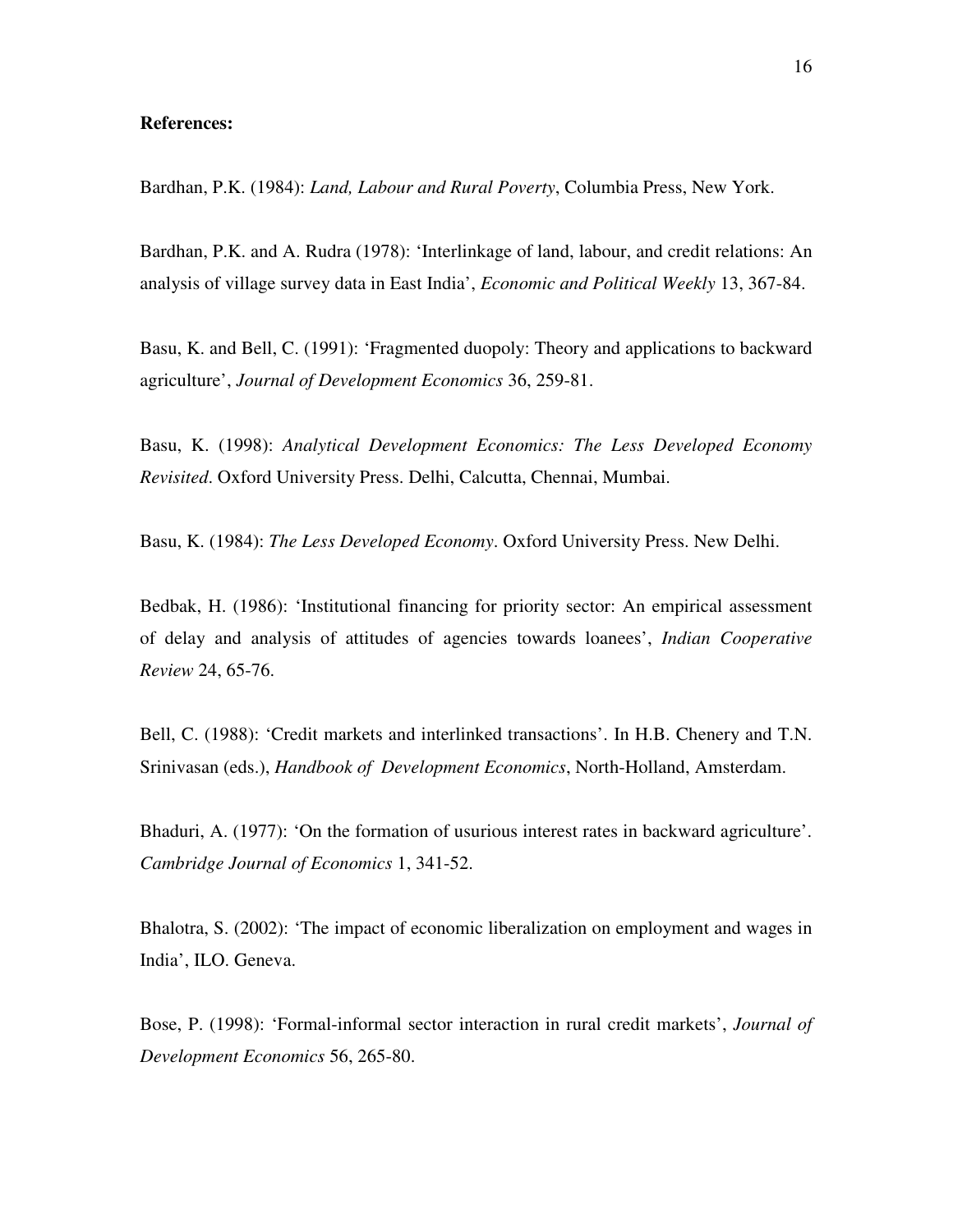Bottomley, A. (1975): 'Interest determination in underdeveloped rural areas', *American Journal of Agricultural Economics* 57, 279-91.

Chaudhuri, S. (2004): *Some Aspects of Agricultural Credit in a Developing Economy*, Serials Publications, New Delhi.

Chaudhuri, S. (2003): 'How and how far to liberalize a developing economy with informal sector and factor market distortions', *Journal of International Trade and Economic Development*, 12.

Chaudhuri, S. (2001): 'Interaction of formal and informal credit markets in backward agriculture: A theoretical analysis', *Indian Economic Review* 36(2), 411-428.

Chaudhuri, S. (1998): 'Inadequate formal credit and informal credit market in agriculture: A theoretical analysis', Journal of Quantitative Economics 14(2), 123-134.

Chaudhuri, S. and Ghosh Dastidar, K. (2011): 'Corruption in a model of vertical linkage between formal and informal credit sources and credit subsidy policy', *Economic Modelling* (forthcoming).

Chaudhuri, S. and Mukhopadhyay, U. (2009): *Revisiting the Informal Sector: A General Equilibrium Approach*, Springer. New York.

Chaudhuri, S. and Gupta, M.R. (1996): 'Delayed formal credit, bribing and the informal credit market in agriculture: A theoretical analysis', *Journal of Development Economics* 51, 433-49.

Floro, M. S., and Ray, D. (1997): 'Vertical links between formal and informal financial Institutions', *Review of Development Economics* 1, 34-56.